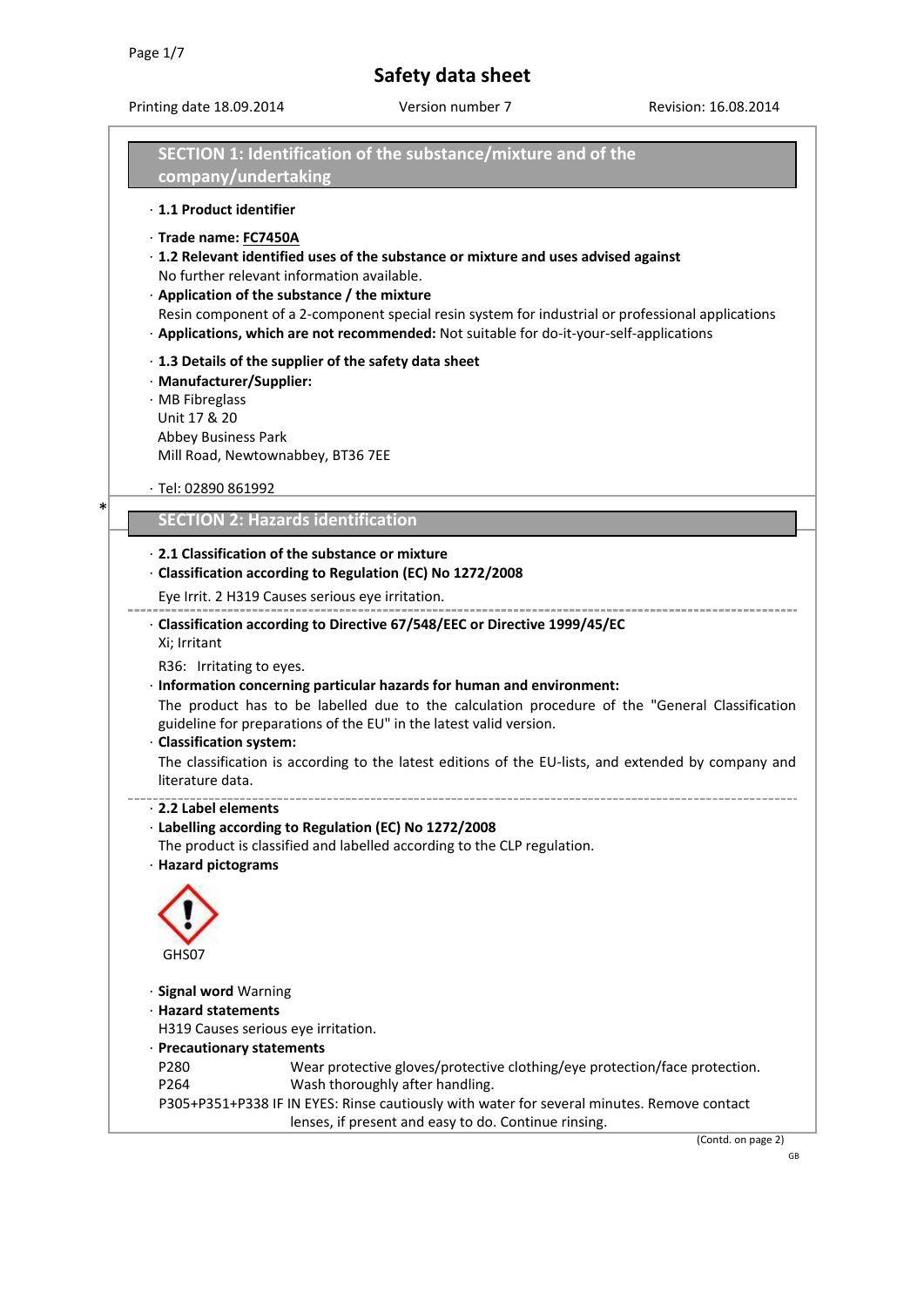Printing date 18.09.2014 Version number 7 Revision: 16.08.2014

# **Trade name: FC7450A**

- P337+P313 If eye irritation persists: Get medical advice/attention.
- (Contd. of page 1)

- · **2.3 Other hazards**
- · **Results of PBT and vPvB assessment**
- · **PBT:** Not applicable.
- · **vPvB:** Not applicable.

# **SECTION 3: Composition/information on ingredients**

#### · **3.2 Mixtures**

· **Description:** Modified polyol formulation.

| · Dangerous components:        |                                        |           |  |  |  |
|--------------------------------|----------------------------------------|-----------|--|--|--|
| CAS: 25214-63-5                | Alkylaminopoly (oxyalkylen) ol         | 25-50%    |  |  |  |
| Reg.nr.: 01-2119471485-32-0002 | Xi R36                                 |           |  |  |  |
|                                | Eye Irrit. 2, H319                     |           |  |  |  |
| CAS: 1318-02-1                 | Zeolith (kristallines Aluminosilicat)  | 2.5 < 10% |  |  |  |
|                                | Acute Tox. 4, H312; Acute Tox. 4, H332 |           |  |  |  |
| <br>.<br>$\cdot$ .<br>- 1      |                                        |           |  |  |  |

· **Additional information:** For the wording of the listed risk phrases refer to section 16.

# **SECTION 4: First aid measures**

- · **4.1 Description of first aid measures**
- · **After inhalation:** Supply fresh air; consult doctor in case of complaints.
- · **After skin contact:** Immediately wash with water and soap and rinse thoroughly.
- · **After eye contact:**
- Rinse opened eye for several minutes under running water. If symptoms persist, consult a doctor.
- · **After swallowing:** If symptoms persist consult doctor.
- · **4.2 Most important symptoms and effects, both acute and delayed**  No further relevant information available.
- · **4.3 Indication of any immediate medical attention and special treatment needed**  No further relevant information available.

# **SECTION 5: Firefighting measures**

- · **5.1 Extinguishing media**
- · **Suitable extinguishing agents:**
- CO2, powder or water spray. Fight larger fire with alcohol resistant foam.
- · **For safety reasons unsuitable extinguishing agents:** Water with full jet
- · **5.2 Special hazards arising from the substance or mixture**
- Nitrogen oxides (NOx)
- Carbon monoxide (CO)
- Carbon dioxide.

Smoke

- · **5.3 Advice for firefighters**
- · **Protective equipment:** Wear self-contained respiratory protective device.

(Contd. on page 3)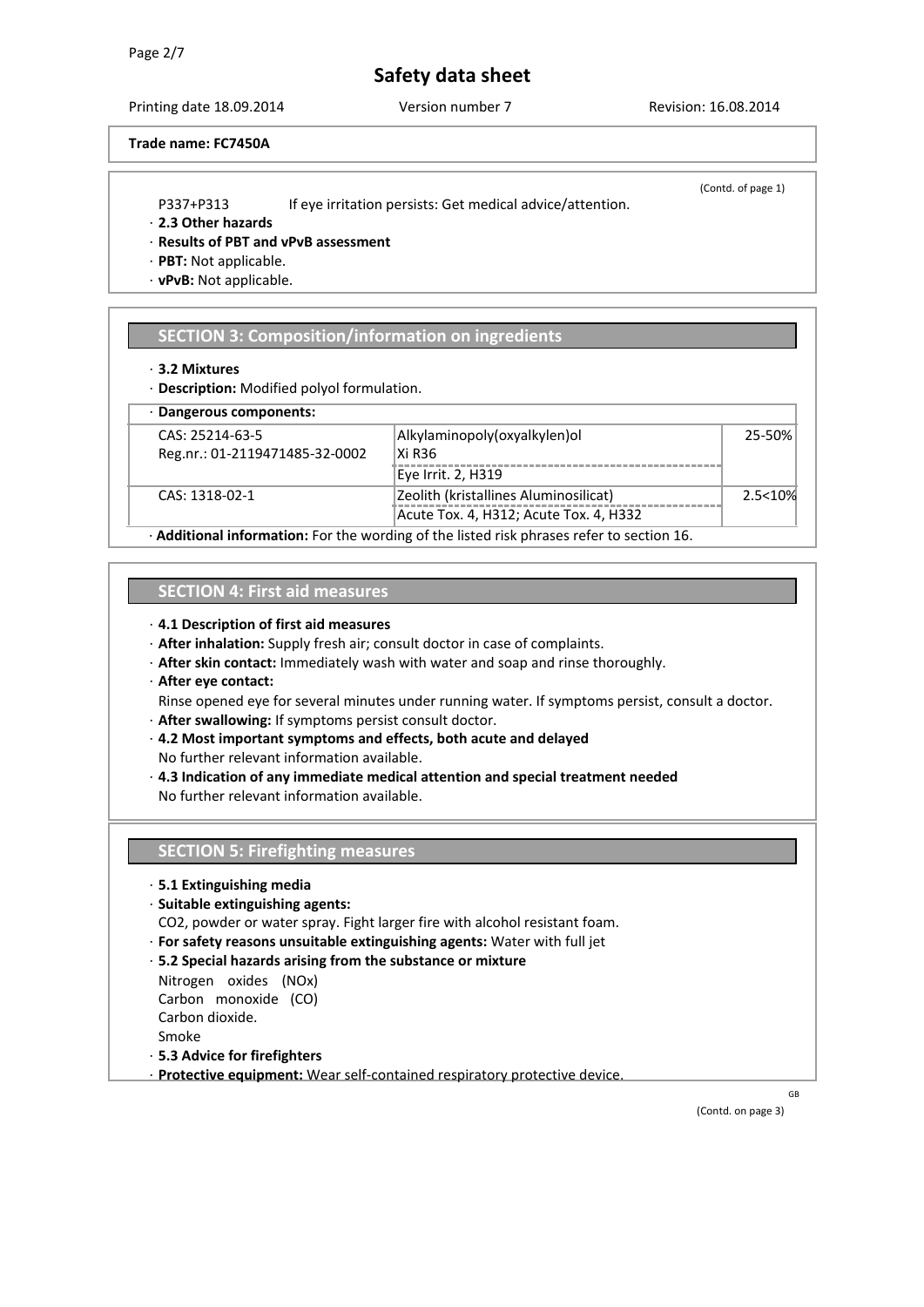Printing date 18.09.2014 Version number 7 Revision: 16.08.2014

# **Trade name: FC7450A**

(Contd. of page 2)

# **SECTION 6: Accidental release measures**

- · **6.1 Personal precautions, protective equipment and emergency procedures**  Ensure adequate ventilation
- Wear protective clothing.

### · **6.2 Environmental precautions:**

Do not allow product to reach sewage system or any water course.

Inform respective authorities in case of seepage into water course or sewage system.

· **6.3 Methods and material for containment and cleaning up:** 

Absorb with liquid-binding material (sand, diatomite, acid binders, universal binders, sawdust). · **6.4 Reference to other sections** 

See Section 7 for information on safe handling. See Section 8 for information on personal protection equipment. See Section 13 for disposal information.

# **SECTION 7: Handling and storage**

· **7.1 Precautions for safe handling** Ensure good ventilation/exhaustion at the workplace.

- · **Information about fire - and explosion protection:** No special measures required.
- · **7.2 Conditions for safe storage, including any incompatibilities**
- · **Storage:**
- · **Requirements to be met by storerooms and receptacles:** No special requirements.
- · **Information about storage in one common storage facility:**
- Store away from foodstuffs. Store
- away from oxidising agents.
- Keep away from alkaline materials.
- **Further information about storage conditions:**
- Please stir or shake thoroughly before use !
- Storage between 15 °C and 30 °C at a dry and well-ventilated place. Keep
- container tightly closed.
- · **7.3 Specific end use(s)** No further relevant information available.

# **SECTION 8: Exposure controls/personal protection**

- · **Additional information about design of technical facilities:** No further data; see item 7.
- · **8.1 Control parameters**
- · **Ingredients with limit values that require monitoring at the workplace:**

The product does not contain any relevant quantities of materials with critical values that have to be monitored at the workplace.

- · **Additional information:** The lists valid during the making were used as basis.
- · **8.2 Exposure controls**
- · **Personal protective equipment:**
- · **General protective and hygienic measures:**

Keep away from foodstuffs, beverages and feed. Immediately remove all soiled and contaminated clothing Wash hands before breaks and at the end of work. Do not inhale gases / fumes / aerosols. Avoid contact with the eyes.

Avoid contact with the eyes and skin.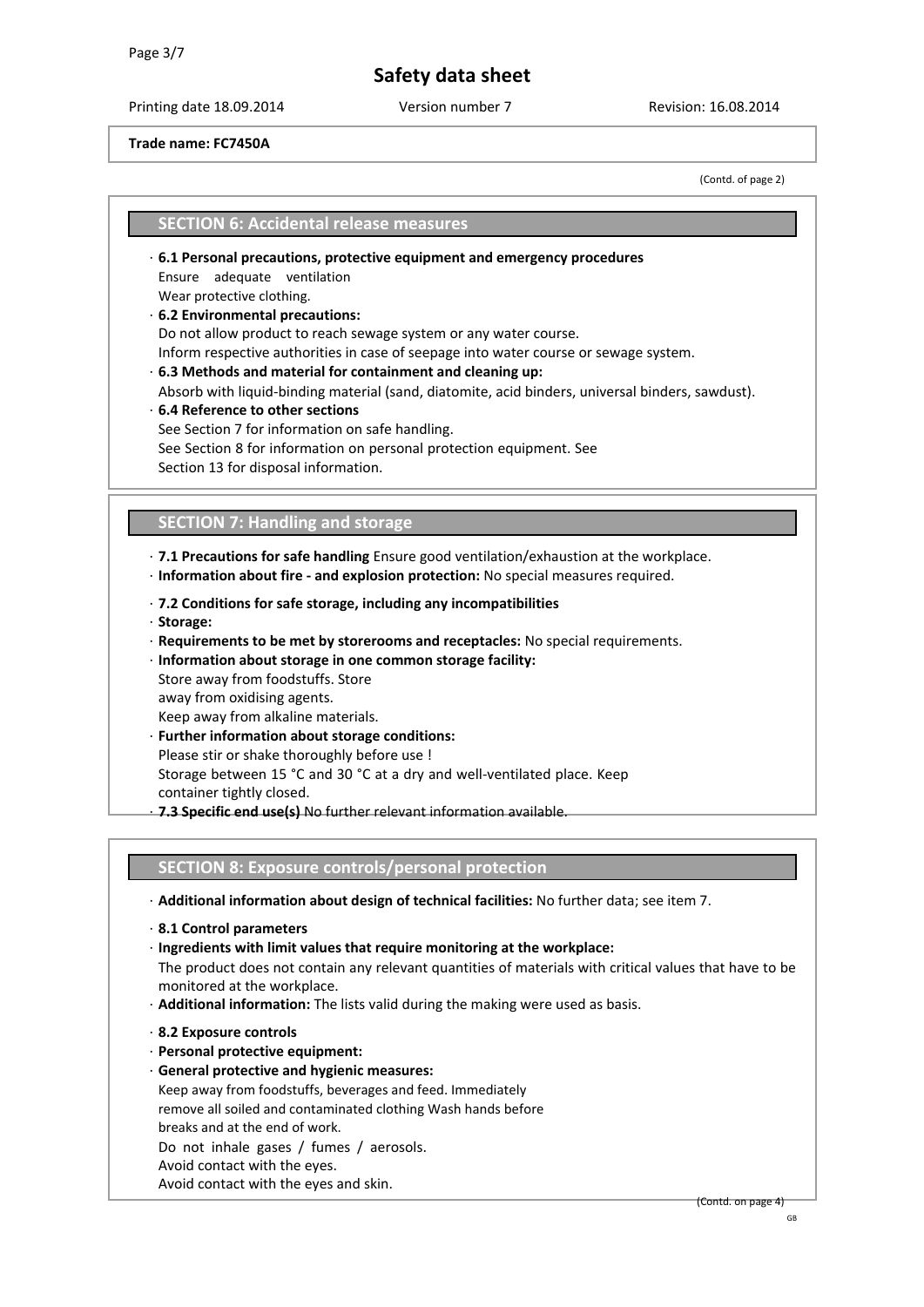Printing date 18.09.2014 Version number 7 Revision: 16.08.2014

(Contd. of page 3)

### **Trade name: FC7450A**

# · **Respiratory protection:**

In case of brief exposure or low pollution use respiratory filter device. In case of intensive or longer exposure use self-contained respiratory protective device.

# · **Protection of hands:**

Protective gloves

For the permanent contact gloves made of Nitril with a layer thickness of at least 0.2 mm are suitable. The penetration time of this glove material is 480 minutes.

The glove material has to be according the specifications of EU-guideline 89/686/EWG and the resulting norm EN374, for example KCL Dermatril P,0743. The above mentioned penetration times are based on laboratory measurements of KCL according to EN 374.

This recommendation is only valid for the product, which is delivered from us and only for the intended mentioned application. Regarding dissolution or mixing with other substances please contact suppliers of CE-approved gloves. (For example KCL GmbH, D-36124 Eichenzell, internet[:](http://www.kcl.de)/)  [www.kcl.de\)](http://www.kcl.de)/)

# · **Material of gloves**

The selection of the suitable gloves does not only depend on the material, but also on further marks of quality and varies from manufacturer to manufacturer. As the product is a preparation of several substances, the resistance of the glove material can not be calculated in advance and has therefore to be checked prior to the application.

# · **Eye protection:**



Tightly sealed goggles

| · 9.1 Information on basic physical and chemical properties<br>$\cdot$ General Information |                                               |  |
|--------------------------------------------------------------------------------------------|-----------------------------------------------|--|
| $\cdot$ Appearance:                                                                        |                                               |  |
| Form:                                                                                      | Liquid                                        |  |
| Colour:                                                                                    | According to product specification            |  |
| · Odour:                                                                                   | Weak, characteristic                          |  |
| · Change in condition<br>Melting point/Melting range: Undetermined.                        |                                               |  |
| Boiling point/Boiling range: > 300 °C (DIN 53171)                                          |                                               |  |
| · Flash point:                                                                             | $>$ 200 °C (c.c.)                             |  |
| · Ignition temperature:                                                                    | 325 °C (DIN 51794)                            |  |
| $\cdot$ Self-igniting:                                                                     | Product is not selfigniting.                  |  |
|                                                                                            |                                               |  |
| · Danger of explosion:                                                                     | Product does not present an explosion hazard. |  |
| $\cdot$ Density at 20 °C:                                                                  | 1.020 g/cm <sup>3</sup> (ISO 2811)            |  |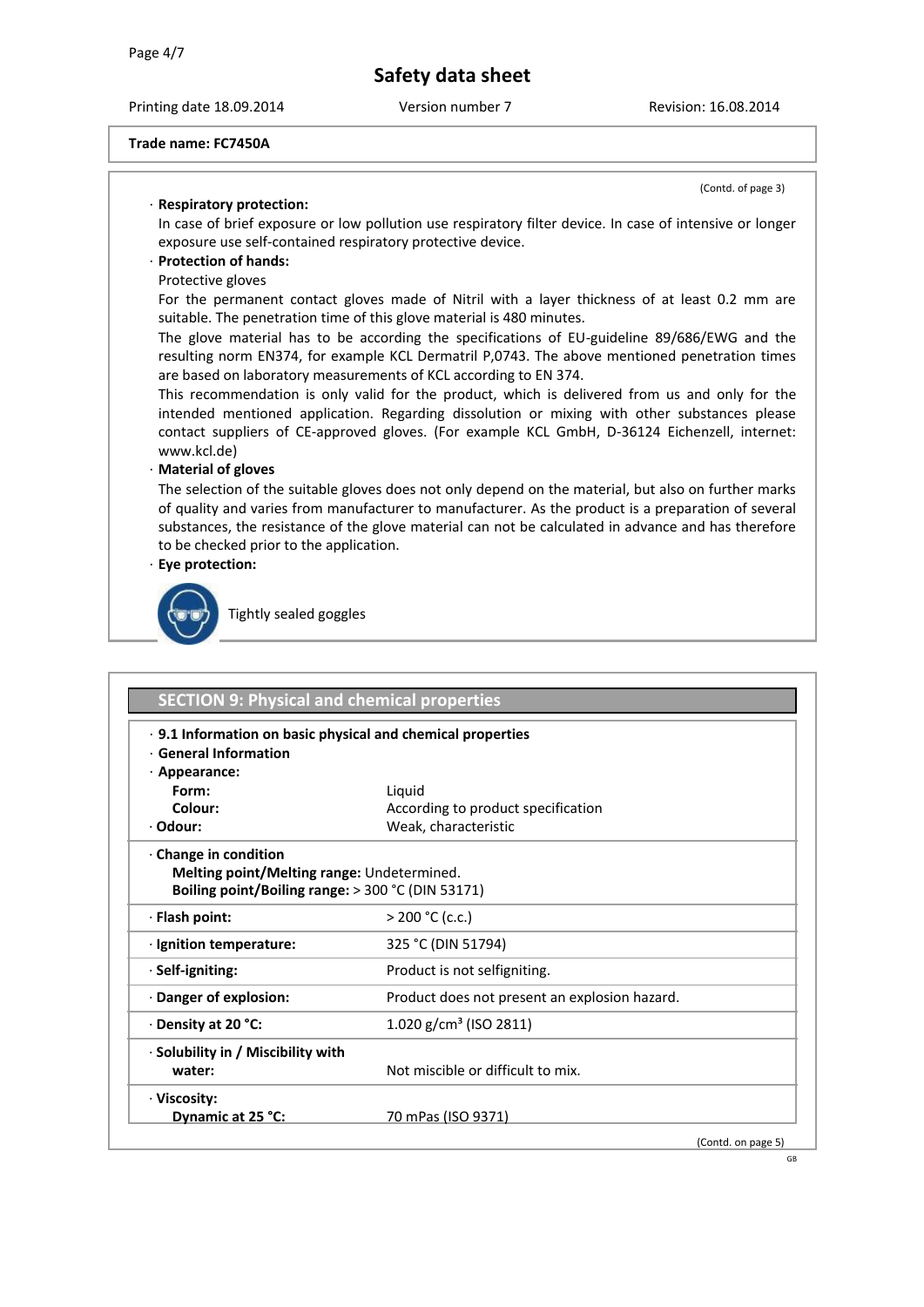Printing date 18.09.2014 Version number 7 Revision: 16.08.2014

(Contd. of page 4)

# **Trade name: FC7450A**

· **9.2 Other information** No further relevant information available.

# **SECTION 10: Stability and reactivity**

### · **10.1 Reactivity**

- · **10.2 Chemical stability**
- · **Thermal decomposition / conditions to be avoided:**

No decomposition if used according to specifications.

- · **10.3 Possibility of hazardous reactions**
- Exothermic reaction with isocyanates should be taken into consideration.
- · **10.4 Conditions to avoid** No further relevant information available.
- · **10.5 Incompatible materials:** Oxidizing agent
- · **10.6 Hazardous decomposition products:**

At high temperatures dangerous decomposition products can be developed as for example: Smoke. Nitrogen oxides (NOx)

Carbon monoxide and carbon dioxide

# **SECTION 11: Toxicological information**

- · **11.1 Information on toxicological effects**
- · **Acute toxicity:**
- · **Primary irritant effect:**
- · **on the skin:** No irritant effect.
- · **on the eye:** Irritating effect.
- · **Sensitisation:** No sensitising effects known.
- · **Additional toxicological information:**

The product shows the following dangers according to the calculation method of the General EU Classification Guidelines for Preparations as issued in the latest version: Irritant

# **SECTION 12: Ecological information**

# · **12.1 Toxicity**

# · **Aquatic toxicity:**

EC 50 (24 h) 207 mg/l (daphnia magna) EC/LC 50

(48 h) 4870 mg/l (Brachydanio rerio)

· **12.2 Persistence and degradability** No further relevant information available.

- · **12.3 Bioaccumulative potential** No further relevant information available.
- · **12.4 Mobility in soil** No further relevant information available.
- · **Additional ecological information:**
- · **General notes:**

Water hazard class 1 (German Regulation) (Self-assessment): slightly hazardous for water Do not allow undiluted product or large quantities of it to reach ground water, water course or sewage system.

#### · **12.5 Results of PBT and vPvB assessment**

- · **PBT:** Not applicable.
- · **vPvB:** Not applicable.

(Contd. on page 6)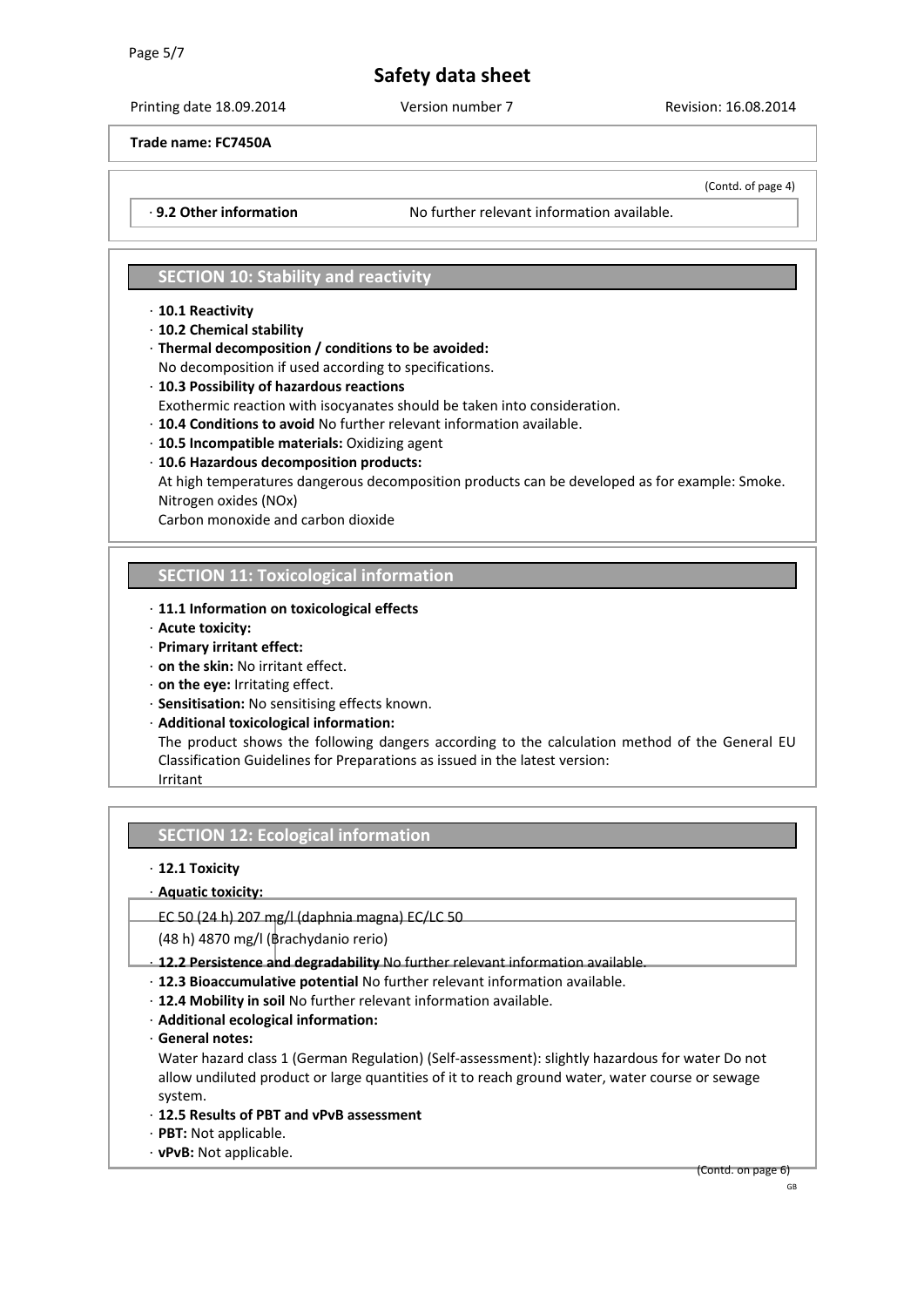Printing date 18.09.2014 Version number 7 Revision: 16.08.2014

**Trade name: FC7450A**

· **12.6 Other adverse effects** No further relevant information available.

(Contd. of page 5)

# **SECTION 13: Disposal considerations**

# · **13.1 Waste treatment methods**

# · **Recommendation**

Must not be disposed together with household garbage. Do not allow product to reach sewage system.

### · **Waste disposal key:**

The Waste-Key-Numbers have to be given from the waste-producer depending on the respective trade. Therefore no information can be stated from the manufacturer.

# · **Uncleaned packaging:**

# · **Recommendation:**

Empty contaminated packagings thoroughly. They may be recycled after thorough and proper cleaning.

Packagings that may not be cleansed are to be disposed of in the same manner as the product.

# **SECTION 14: Transport information**

| $\cdot$ 14.1 UN-Number<br>· ADR, ADN, IMDG, IATA                                        | Void                               |
|-----------------------------------------------------------------------------------------|------------------------------------|
| $\cdot$ 14.2 UN proper shipping name<br>· ADR, ADN, IMDG, IATA                          | Void                               |
| $\cdot$ 14.3 Transport hazard class(es)                                                 |                                    |
| · ADR, ADN, IMDG, IATA                                                                  |                                    |
| · Class                                                                                 | Void                               |
| $\cdot$ 14.4 Packing group<br>· ADR, IMDG, IATA                                         | Void                               |
| · 14.5 Environmental hazards:                                                           |                                    |
| · Marine pollutant:                                                                     | No                                 |
| $\cdot$ 14.6 Special precautions for user                                               | Not applicable.                    |
| $\cdot$ 14.7 Transport in bulk according to Annex<br>II of MARPOL73/78 and the IBC Code | Not applicable.                    |
| : Transport/Additional information:                                                     |                                    |
| $\cdot$ IATA                                                                            |                                    |
| · Remarks:                                                                              | No dangerous good according to ADR |
| · UN "Model Regulation":                                                                |                                    |

GB

(Contd. on page 7)